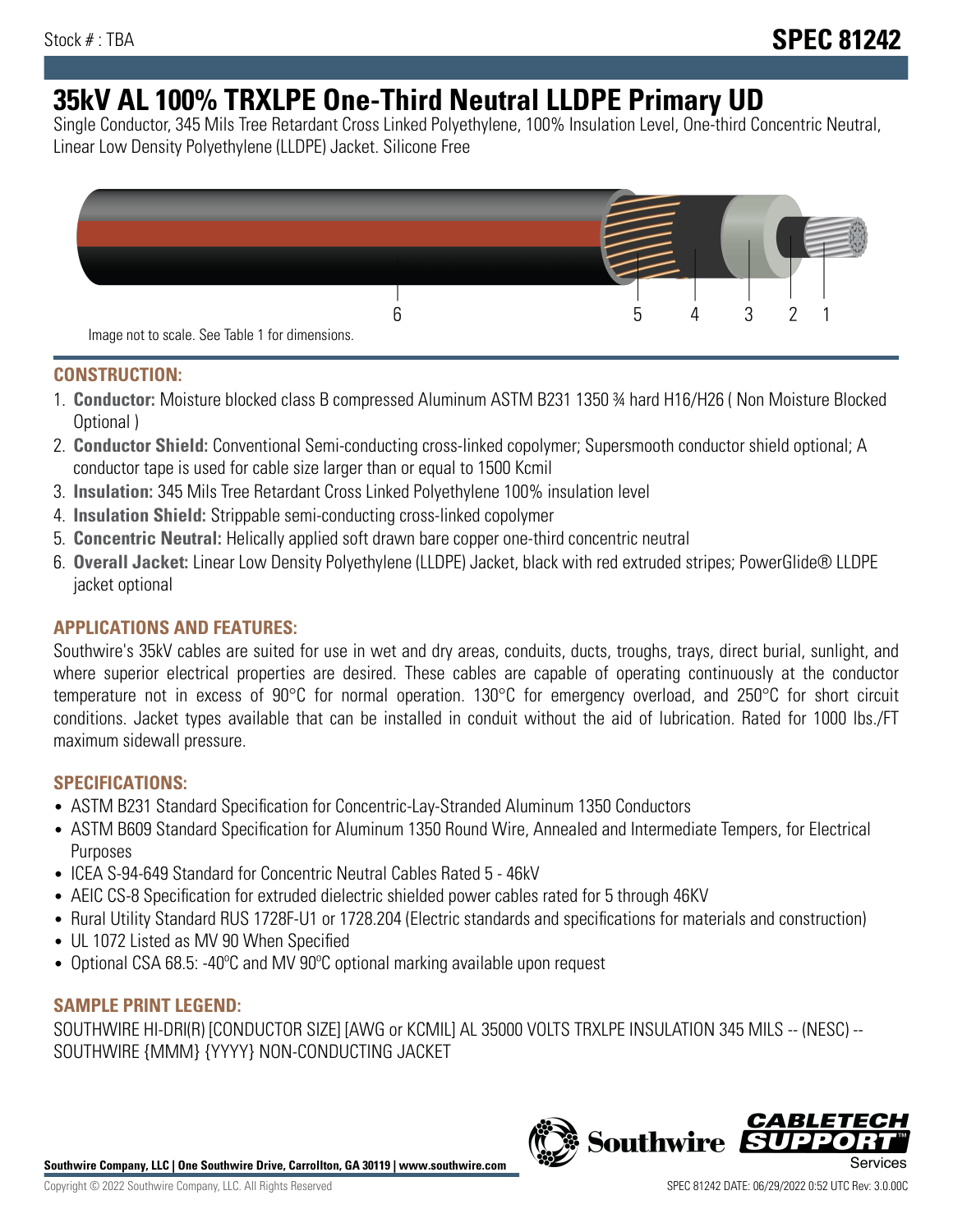# Stock # : TBA **SPEC 81242**

#### **Table 1 – Weights and Measurements**

| Stock<br>Number | Cond<br>Size <sup>'</sup> | <b>Diameter</b><br><b>Over</b><br>Conductor | <b>Diameter</b><br>Over<br>Insulation | Insul.<br><b>Thickness</b> | Diameter<br>Over<br>Insulation<br><b>Shield</b> | Concentric<br><b>Neutral</b> | Neutral DC<br>Resistance<br>$25^{\circ}$ C | Jacket<br><b>Thickness</b> | Approx.<br>OD | Approx.<br>Weight    | Min<br><b>Bending</b><br>Radius | Max Pull<br>Tension* |
|-----------------|---------------------------|---------------------------------------------|---------------------------------------|----------------------------|-------------------------------------------------|------------------------------|--------------------------------------------|----------------------------|---------------|----------------------|---------------------------------|----------------------|
|                 | AWG/<br>Kcmil             | inch                                        | inch                                  | mil                        | inch                                            | No. x AWG                    | $\Omega$ /1000ft                           | mil                        | inch          | ID<br><b>Y1000ft</b> | inch                            | I <sub>b</sub>       |
| TBA             | 3/0<br>(19)               | 0.443                                       | 1.170                                 | 345                        | .270                                            | 9x14                         | 0.292                                      | 50                         | .498          | 937                  | 11.9                            | 1007                 |

All dimensions are nominal and subject to normal manufacturing tolerances

◊ Cable marked with this symbol is a standard stock item

\* Pulling tension based on pulling eye directly connected to conductor

! UL listed MV-90 Rated

^ HiDri Plus® - Water Blocking Powder

^^ HiDri Plus® - Water Blocking Powder. All Black Jacket

† 2/3 Concentric Neutral

§ HiDri Plus® - Water Blocking Powder. CSA Listed

### **Table 2 – Electrical and Engineering Data**

| Cond.<br>Size         | 'DC.<br>Resistance<br>@25°C | АC<br>Resistance<br>$\varpi$ 90°C | Capacitive<br>Reactance @<br>60Hz | Inductive<br>Reactance<br>@ 60Hz | <b>Charging</b><br>Current | <b>Dielectric</b><br>Loss | Zero<br>Sequence<br>Impedance* | Positive<br>Sequence<br>Impedance <sup>®</sup> | Short<br>Circuit<br>Current <sup>@</sup><br>30 Cycle | Allowable<br>Ampacity in<br>Duct 90°C1 | Allowable<br>Ampacity<br>Directly<br>Buried 90°C‡ |
|-----------------------|-----------------------------|-----------------------------------|-----------------------------------|----------------------------------|----------------------------|---------------------------|--------------------------------|------------------------------------------------|------------------------------------------------------|----------------------------------------|---------------------------------------------------|
| AWG/<br>Kcmil         | $\Omega/1000$ ft            | $\Omega/1000$ ft                  | $M\Omega^*1000$ ft                | $\Omega/1000$ ft                 |                            | A/1000ft W/1000ft         | $\Omega/1000$ ft               | $\Omega$ /1000ft                               | Amp                                                  | Amp                                    | Amp                                               |
| $\frac{3}{0}$<br>(19) | 0.105                       | 0.132                             | 0.061                             | 0.048                            | 0.333                      | 2.020                     |                                | $0.381 + 0.144$ 0.133+ $0.048$                 | 3377.6                                               | 210                                    | 250                                               |

\* Calculations are based on three cables triplexed / concentric shield / Conductor temperature of 90°C / Shield temperature of 45°C / Earth resistivity of 100 ohmsmeter

† Ampacities are based on Figure 7 of ICEA P-117-734 (Single circuit trefoil, 100% load factor, 90°C conductor temperature, earth RHO 90, 36" burial depth)

‡ Ampacities are based on Figure 1 of ICEA P-117-734 (Single circuit trefoil, 100% load factor, 90°C conductor temperature, earth RHO 90, 36" burial depth)

#### **Table 3 – Weights and Measurements (Metric)**

| Stock<br>Number | Cond.<br>Size <sup>1</sup> | <b>Diameter</b><br><b>Over</b><br>Conductor | <b>Diameter</b><br><b>Over</b><br>Insulation | Insul.<br><b>Thickness</b> | <b>Diameter</b><br>Over<br>Insulation<br><b>Shield</b> | Concentric<br><b>Neutral</b> | Neutral DC<br>Resistance<br>$25^{\circ}$ C | Jacket<br><b>Thickness</b> | Approx.<br>OD | Approx.<br>Weight | Min<br>Bending<br>Radius | Max Pull<br>Tension* |
|-----------------|----------------------------|---------------------------------------------|----------------------------------------------|----------------------------|--------------------------------------------------------|------------------------------|--------------------------------------------|----------------------------|---------------|-------------------|--------------------------|----------------------|
|                 | AWG/<br>Kcmil              | mm                                          | mm                                           | mm                         | mm                                                     | No. x AWG                    | $\Omega$ /km                               | mm                         | mm            | ka/km             | mm                       | newton               |
| <b>TBA</b>      | 3/0<br>(19)                | 11.25                                       | 29.72                                        | 8.76                       | 32.26                                                  | 9x14                         | 0.96                                       | .27                        | 38.05         | 1394              | 302.26                   | 4481                 |

All dimensions are nominal and subject to normal manufacturing tolerances

◊ Cable marked with this symbol is a standard stock item

\* Pulling tension based on pulling eye directly connected to conductor

! UL listed MV-90 Rated

^ HiDri Plus® - Water Blocking Powder

^^ HiDri Plus® - Water Blocking Powder. All Black Jacket

† 2/3 Concentric Neutral

§ HiDri Plus® - Water Blocking Powder. CSA Listed

## **Table 4 – Electrical and Engineering Data (Metric)**

\* Calculations are based on three cables triplexed / concentric shield / Conductor temperature of 90°C / Shield temperature of 45°C / Earth resistivity of 100 ohmsmeter



**Southwire** 

**CABLE** 

БЕЛ